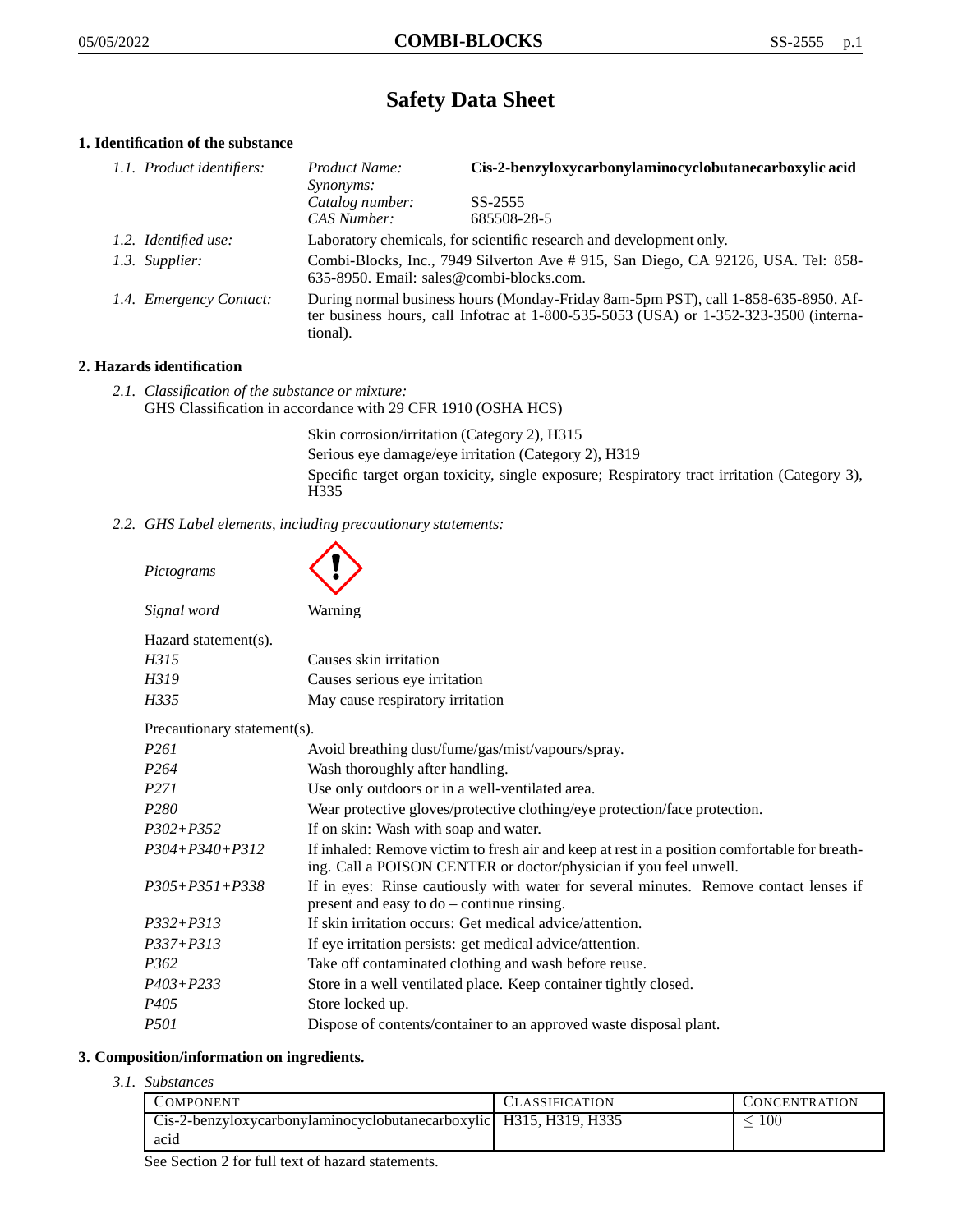#### **4. First aid measures**

*4.1. Description of first aid measures.*

| General advice:          | Consult a physician. Show this safety data sheet to the doctor in attendance. Move out of<br>dangerous area.                                         |
|--------------------------|------------------------------------------------------------------------------------------------------------------------------------------------------|
| If inhaled:              | Remove victim to fresh air and keep at rest in a position comfortable for breathing. Call a<br>POISON CENTER or doctor/physician if you feel unwell. |
| In case of skin contact: | Wash with soap and water.                                                                                                                            |
| In case of eye contact:  | Rinse cautiously with water for several minutes. Remove contact lenses if present and<br>easy to $do$ – continue rinsing.                            |
| If swallowed:            | Wash out mouth with copious amounts of water for at least 15 minutes. Seek medical<br>attention.                                                     |

*4.2. Most important symptoms and effects, both acute and delayed:*

See Section 2.2 and/or in Section 11.

*4.3. Indication of any immediate medical attention and special treatment needed:* No data.

## **5. Fire fighting measures**

- *5.1. Extinguishing media:* Use dry sand, dry chemical or alcohol-resistant foam for extinction.
- *5.2. Special hazards arising from the substance or mixture:* Carbon monoxide, nitrogen oxides.
- *5.3. Advice for firefighters:* Wear self-contained breathing apparatus for firefighting if necessary.
- *5.4. Further information:* No data available.

## **6. Accidental release measures**

- *6.1. Personal precautions, protective equipment and emergency procedures:* Ensure adequate ventilation. Use personal protective equipment.
- *6.2. Environmental precautions:* Should not be released into the environment. See Section 12 for additional ecological information.
- *6.3. Methods and materials for containment and cleaning up:* Sweep up or vacuum up spillage and collect in suitable container for disposal.
- *6.4. Reference to other sections:* Refer to protective measures listed in Sections 8 and 13.

## **7. Handling and storage**

- *7.1. Precautions for safe handling:* Avoid contact with skin and eyes. Avoid inhalation of vapour or mist. Keep away from sources of ignition - No smoking. Take measures to prevent the build up of electrostatic charge. For precautions see section 2.2.
- *7.2. Conditions for safe storage, including any incompatibilities:* Store refrigerated. Keep container tightly closed in a dry and well-ventilated place. Containers which are opened must be carefully resealed and kept upright to prevent leakage.
- *7.3. Specific end use(s):* Laboratory chemicals, for scientific research and development only.

## **8. Exposure Controls / Personal protection**

## *8.1. Control parameters:*

*Components with workplace control parameters:* Contains no substances with occupational exposure limit values.

*8.2. Exposure controls:*

*Appropriate engineering controls:* Ensure that eyewash stations and safety showers are close to the workstation location. Ensure adequate ventilation, especially in confined areas. Use only under a chemical fume hood.

*Personal protective equipment:*

| Eye/face protection: | Wear appropriate protective eyeglasses or chemical safety goggles as described by OSHA's<br>eye and face protection regulations in 29 CFR 1910.133 or European Standard EN166.                                                                                                                                         |
|----------------------|------------------------------------------------------------------------------------------------------------------------------------------------------------------------------------------------------------------------------------------------------------------------------------------------------------------------|
| Skin protection:     | Handle with gloves. Gloves must be inspected prior to use. Use proper glove removal<br>technique (without touching glove's outer surface) to avoid skin contact with this product.<br>Dispose of contaminated gloves after use in accordance with applicable laws and good<br>laboratory practices. Wash and dry hands |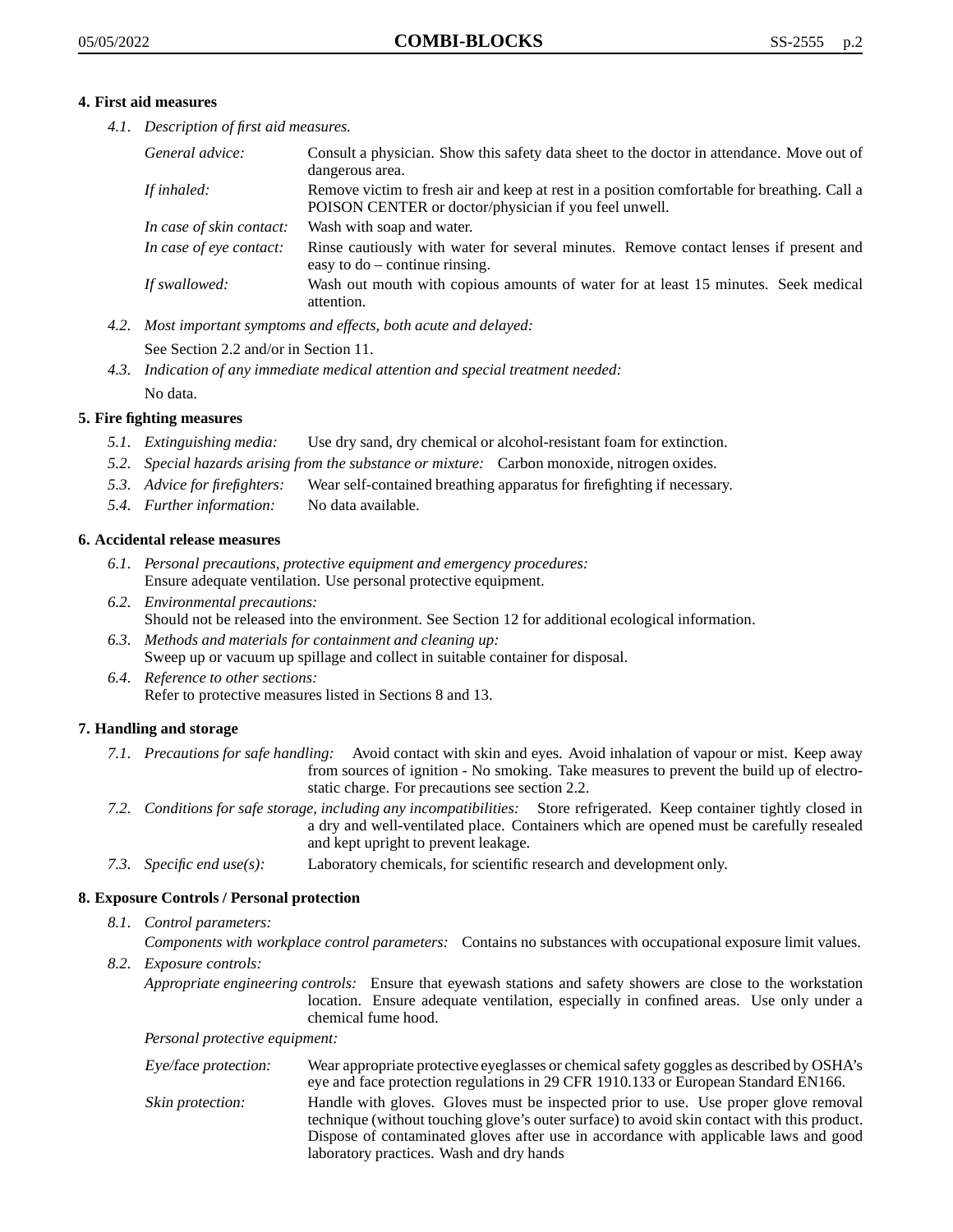| <b>Body Protection:</b> | Complete suit protecting against chemicals, Flame retardant antistatic protective clothing. |
|-------------------------|---------------------------------------------------------------------------------------------|
|                         | The type of protective equipment must be selected according to the concentration and        |
|                         | amount of the dangerous substance at the specific workplace.                                |

Respiratory protection: No protective equipment is needed under normal use conditions.

Control of environmental exposure: Prevent further leakage or spillage if safe to do so. Do not let product enter drains.

## **9. Physical and chemical properties**

*9.1. Information on basic physical and chemical properties*

| (a)     | Appearance:                                   | Solid    |
|---------|-----------------------------------------------|----------|
| (b)     | Odour:                                        | No data  |
| (c)     | Odour Threshold:                              | No data  |
| (d)     | pH:                                           | No data  |
| (e)     | Melting point/freezing point:                 | No date. |
| (f)     | Initial boiling point and boiling range:      | No data  |
| (g)     | Flash point:                                  | No data  |
| (h)     | Evaporatoin rate:                             | No data  |
| (i)     | Flammability (solid, gas):                    | No data  |
| (j)     | Upper/lower flammability or explosive limits: | No data  |
| (k)     | Vapour pressure:                              | No data  |
| (1)     | Vapour density:                               | No data  |
| (m)     | Relative density:                             | No data  |
| (n)     | Water solubility:                             | No data  |
| $\circ$ | Partition coefficient: n-octanol/water:       | No data  |
| (p)     | Auto-ignition:                                | No data  |
| (q)     | Decomposition temperature:                    | No data  |
| (r)     | Viscosity:                                    | No data  |
| (s)     | Explosive properties:                         | No data  |
| (t)     | Oxidizing properties:                         | No data  |

*9.2. Other safety information:*

| Formula          | $C_{13}H_{15}NO_4$ |
|------------------|--------------------|
| Molecular weight | 249.3              |
| CAS Number       | 685508-28-5        |

#### **10. Stability and reactivity**

|  | 10.1. Reactivity | No data |
|--|------------------|---------|
|--|------------------|---------|

- *10.2. Chemical stability* Stable under recommended storage conditions.
- *10.3. Possibility of hazardous reactions* No data
- *10.4. Conditions to avoid*
- *10.5. Incompatible material* No data.
- *10.6. Hazardous decomposition products:*

Hazardous decomposition products formed under fire conditions: Carbon monoxide, nitrogen oxides. Other decomposition products: No data In the event of fire: See Section 5.

#### **11. Toxicological information**

*11.1 Information on toxicological effects*

| Acute toxicity:                    | ٠                                 |
|------------------------------------|-----------------------------------|
| Skin irritation/corrosion:         | No data available.                |
| Eye damage/irritation:             | Causes serious eye irritation.    |
| Respiratory or skin sensitization: | May cause respiratory irritation. |
| Germ cell mutagenicity:            | No data available.                |
| Carcinogenicity:                   | No data available.                |
| Reproductive toxicity:             | No data available.                |